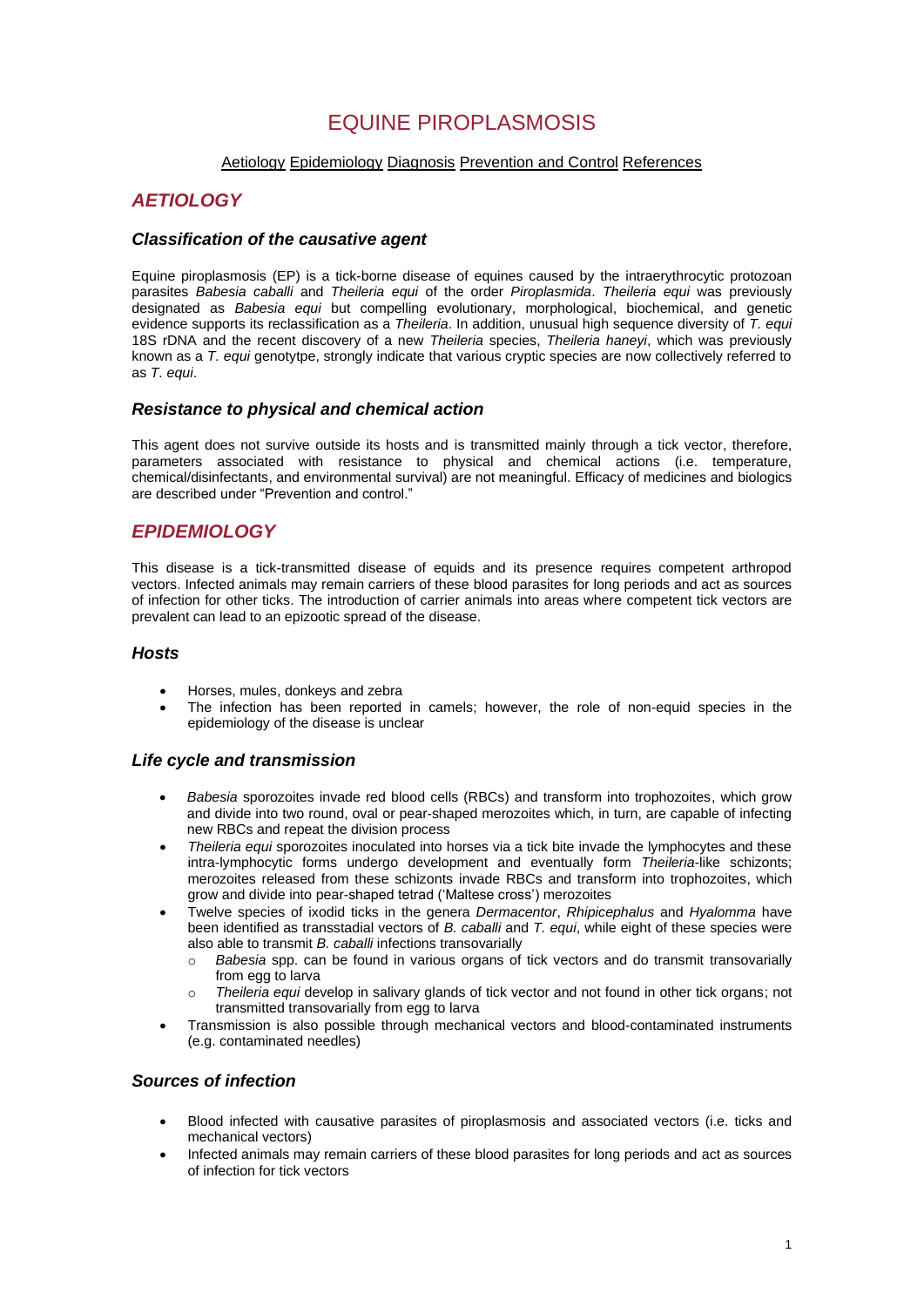# *Occurrence*

The parasites occur in Europe, countries of Central and Eastern Asia, Africa, Cuba, South and Central America, and certain parts of the southern United States of America. *Theileria equi* has also been reported from Australia (but, apparently never established itself in this region), and is now believed to have a wider general distribution than *B. caballi.*

**For more recent, detailed information on the occurrence of this disease worldwide, see the OIE** *World Animal Health Information Database* **(WAHID) Interface [http://www.oie.int/wahis/public.php?page=home]**

# <span id="page-1-0"></span>*DIAGNOSIS*

Incubation period of equine piroplasmosis associated with *T. equi* is 12 to 19 days and approximately 10 to 30 days when caused by *B. caballi.*

### *Clinical diagnosis*

The clinical signs of equine piroplasmosis are often nonspecific, and the disease can easily be confused with other similar haemolytic conditions presenting fever, anaemia and jaundice. *Theileria equi* tends to cause more severe disease than *B. caballi*. Piroplasmosis can occur in peracute, acute, subacute and chronic forms. Documented case fatality rates vary from 10–50%. Most animals in endemic areas survive infection.

#### *Peracute form*

Rare form of disease with only clinical observation being moribund or dead animals

#### *Acute form*

- Most common form of disease cases
- Characterised by fever that usually exceeds 40°C
- Reduced appetite and malaise
- Elevated respiratory and pulse rates
- Congestion of mucous membranes
- Production of a dark red urine; faecal balls that are smaller and drier than normal
- Affected animals may appear unthrifty; anaemic or icteric

#### *Subacute form*

- Similar to acute form but accompanied by weight loss in affected animals and intermittent fever
- Mucous membranes vary from pale pink to pink, or pale yellow to bright yellow; petechiae and/or ecchymoses may also be visible on the mucous membranes
- Normal bowel movements may be slightly depressed and the animals may show signs of mild colic

#### *Chronic form*

• Chronic cases usually present nonspecific clinical signs such as mild inappetence, poor performance and a drop in body mass

### *Lesions*

- Lesions observed are those most often associated with an intravascular haemolytic condition
- Pale or icteric mucous membranes; blood may appear thin and watery
- Swollen liver with an orange-brown or paler coloration
- Enlarged, dark, friable spleen; palpable on rectal examination
- Kidneys may appear paler or darker than normal with possible petechial haemorrhages
- Subepicardial and subendocardial haemorrhages may be visible on cardiac tissue
	- Mild oedematous swelling of the distal part of the limbs sometimes occurs in subacute forms
- Secondary infections may lead to various non-specific lesions including oedema, emphysema or pneumonic condition of lungs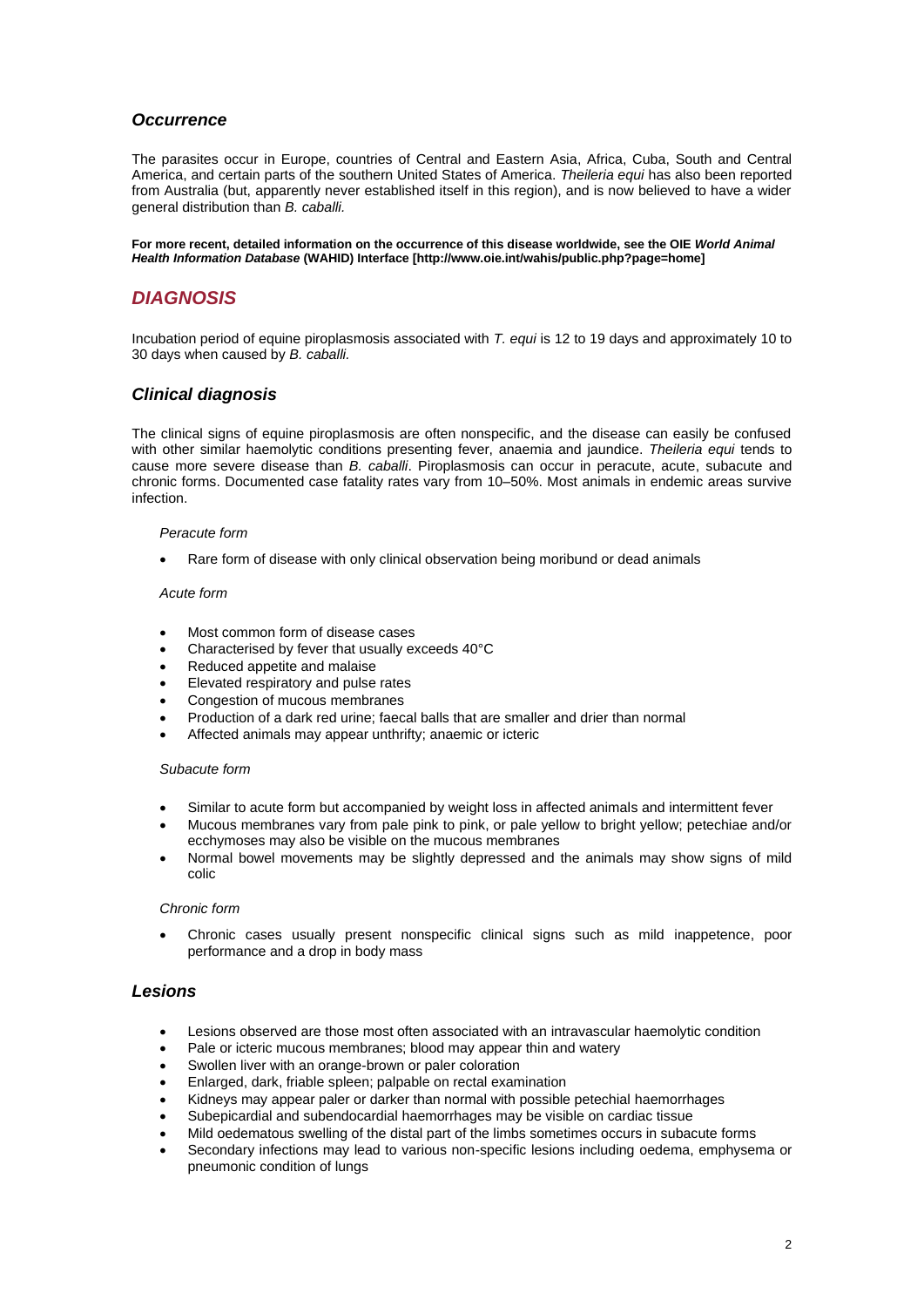# *Differential diagnosis*

- **Surra**
- Equine infectious anaemia
- **Dourine**
- African horse sickness
- Purpura haemorrhagica
- Plant and chemical toxicities

# *Laboratory diagnosis*

#### **Samples**

- Several thick and thin smears prepared with blood collected from superficial skin capillaries of live animals during the acute phase of the disease (appearance of fever); organ smears can be acquired at necropsy (cerebral cortex, kidney, liver, lung, bone marrow)
- o slides with blood or organ smears should be air-dried and then fixed in methanol
- Serum samples should also be collected

#### **Procedures**

#### *Identification of the agent*

- - Microscopic examination of blood<br>
	o demonstration of parasites in demonstration of parasites in stained blood; using Giemsa staining method
	-
	- o thick blood smear technique also used in instances where the parasitemia is very low as co-infections of  $T$ . *equi* and  $B$ . *caballi* occur, accurate identification of the spot as co-infections of *T. equi* and *B. caballi* occur, accurate identification of the species of parasite is sometimes desirable
		- $\circ$  Identification of equine piroplasmosis in carrier animals by means of blood smear examination is difficult, inaccurate and not practical on large-scale; serological methods are preferred
- Nucleic acid-based diagnostic assays
	- Polymerase chain reaction (PCR) assays with high sensitivity and specificity have been developed for detecting *B. caballi* and *T.equi*.

#### *Serological tests*

- Indirect fluorescent antibody test (IFAT)
	- o IFAT has been successfully applied to the differential diagnosis of *T. equi* and *B. caballi*  infections
	- o recognition of a strong positive reaction is relatively simple, but any differentiation between weak positive and negative reactions requires considerable experience in interpretation
	- o detailed description of the protocol of the IFAT is available from published sources and an example of an IFA protocol is provided in the *OIE Manual of Diagnostic Tests and Vaccines for Terrestrial Animals*
- Enzyme-linked immunosorbent assay (ELISA)
	- o indirect ELISA using recombinant *T. equi* and *B. caballi* proteins have shown high sensitivity and specificity in detecting antibodies in infected horses
	- o a competitive inhibition ELISA (C-ELISA) using recombinant protein and a specific monoclonal antibody that defines merozoite surface protein epitope overcomes problems associated with antigen purity. However, the findings should be interpreted with caution, as the sequence heterogeneity exists within both *B. caballi* and *T. equi* could potentially impact the diagnostic results.
	- o the IFAT and C-ELISA have replaced the CFT as the tests to certify the movement of animals

<span id="page-2-0"></span>**For more detailed information regarding laboratory diagnostic methodologies, please refer to Chapter 3.5.8 Equine piroplasmosis the latest edition of the** *OIE Manual of Diagnostic Tests and Vaccines for Terrestrial Animal***s under the heading "Diagnostic Techniques".**